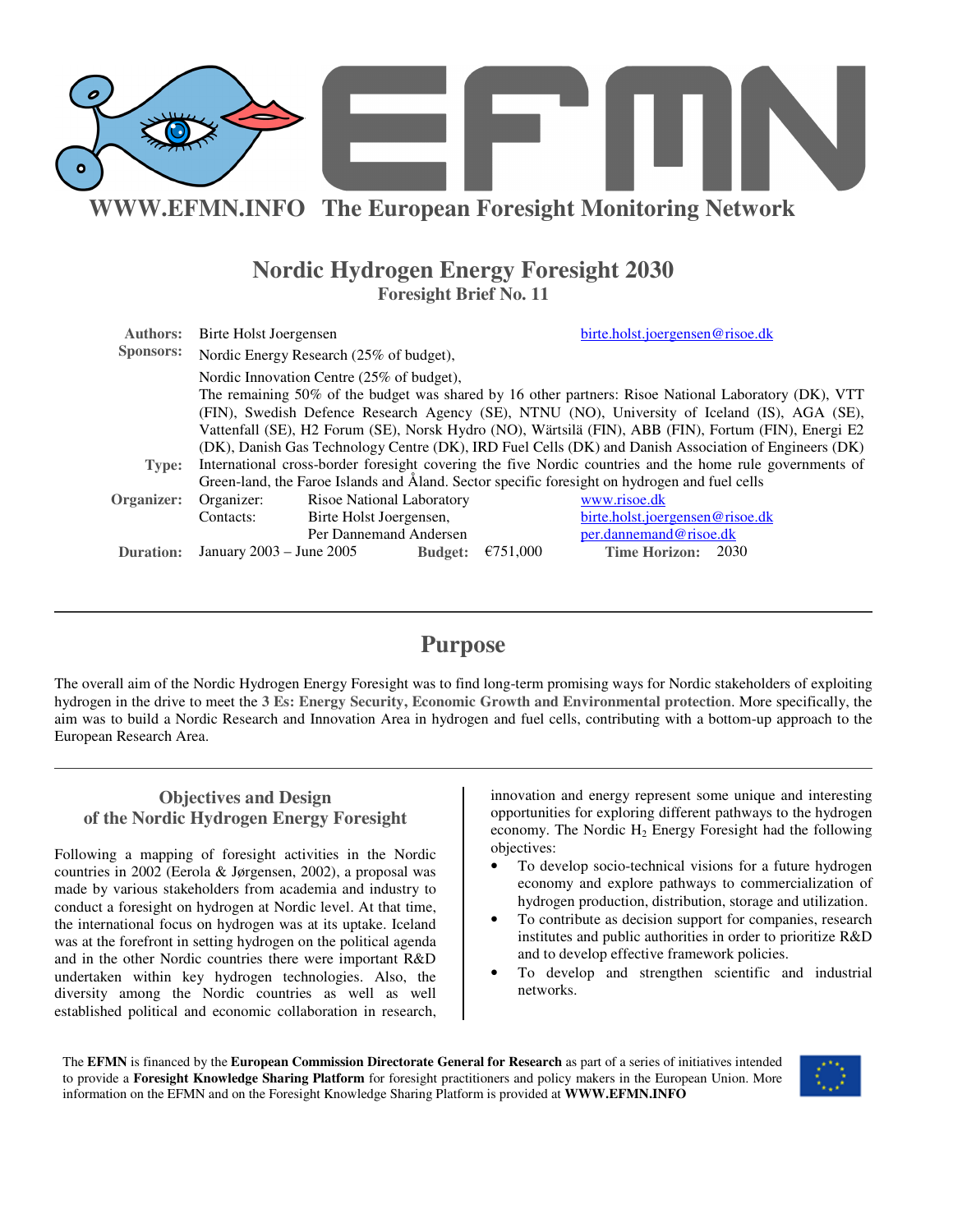## **Expert Judgement and Quantitative Analysis**

The Nordic  $H_2$  Energy Foresight put equal weight on process and content, both for the intrinsic quality of the outputs of the process and for the networking and commitment it created. Therefore, the project centered on a sequence of four workshops, bringing together project partners and experts from industry, energy companies, research, and governmental authorities. Expert judgments and discussions in these workshops were assisted and challenged by formal quantitative systems analysis and technology assessment.

In order to make the management of the complex foresight process easier the Nordic  $H_2$  Energy Foresight project was designed to consist of twelve work packages with clear deadlines and budget outlines. The preliminary document analyses (WP1) and expert interviews (WP3) were carried out in the beginning of the process to support the modeling work and systems analysis (WP4) and to prepare relevant introductory material and working procedures for the interactive workshops (WP5-8). It was also considered important to launch the project website (WP2) in an early phase of the process. The idea was to support the communication between the project partners and to provide an efficient means for disseminating relevant information to a wider public. Dissemination of information took also place in the context of international conferences (WP9). Analytic work and reporting by the project core group (WP10) was carried out between and after the workshops. An important part of this analytic work was the integration of the qualitative and quantitative results. The modeling of the Nordic hydrogen energy system proceeded in parallel with the other working packages and the analytic work continued up to the Nordic Conference where the integrated results were presented (WP11). Some feedback from the participants was collected

# **Future Visions**

#### **Making the Future in Hydrogen**

At the Scenario Workshop, external scenarios were developed for Nordic hydrogen energy introduction. On the basis of brainstorming and group discussions, a matrix of three firstperiod scenarios (2003—2015) set against three second-period scenarios (2015—30) was constructed. The general rationale for considering external scenarios is that many conditions of great importance to Nordic  $H_2$  energy introduction are beyond the control of Nordic decision-makers:

• **B – Big Business is Back** is a global economy dominated by US multinationals and US big business-oriented policy approach. Major physical investments are not particularly helped by the prevailing quarter-to-quarter capitalism. There is very little interest for global environmental issues. Oil prices are moderate. However,  $H_2$  energy is already during the foresight process. A more profound process evaluation (WP12) was included in the end of the process.



**Figure 1. Project Design**

still believed to be a likely component in future energy systems.

- **E – Energy Entrepreneurs and Smart Policies** is a global economy dominated by entrepreneurs and venture capitalists, and with policy actors apt at harnessing the power of innovation for societal purposes. The energy sector is characterized by a tendency towards decentralization. There is some interest for global environmental issues. Oil prices are moderate.
- **P – Primacy of Politics** is a Europe-centric economy characterized by co-operation between governments and big business and with a great interest in large-scale investments in, for example, energy and transport systems. There is some interest for global environmental issues. Oil prices are high due to security-of-supply problems and the high oil price is an important driver for energy sector change.

The following 9 scenarios for formulated by combining these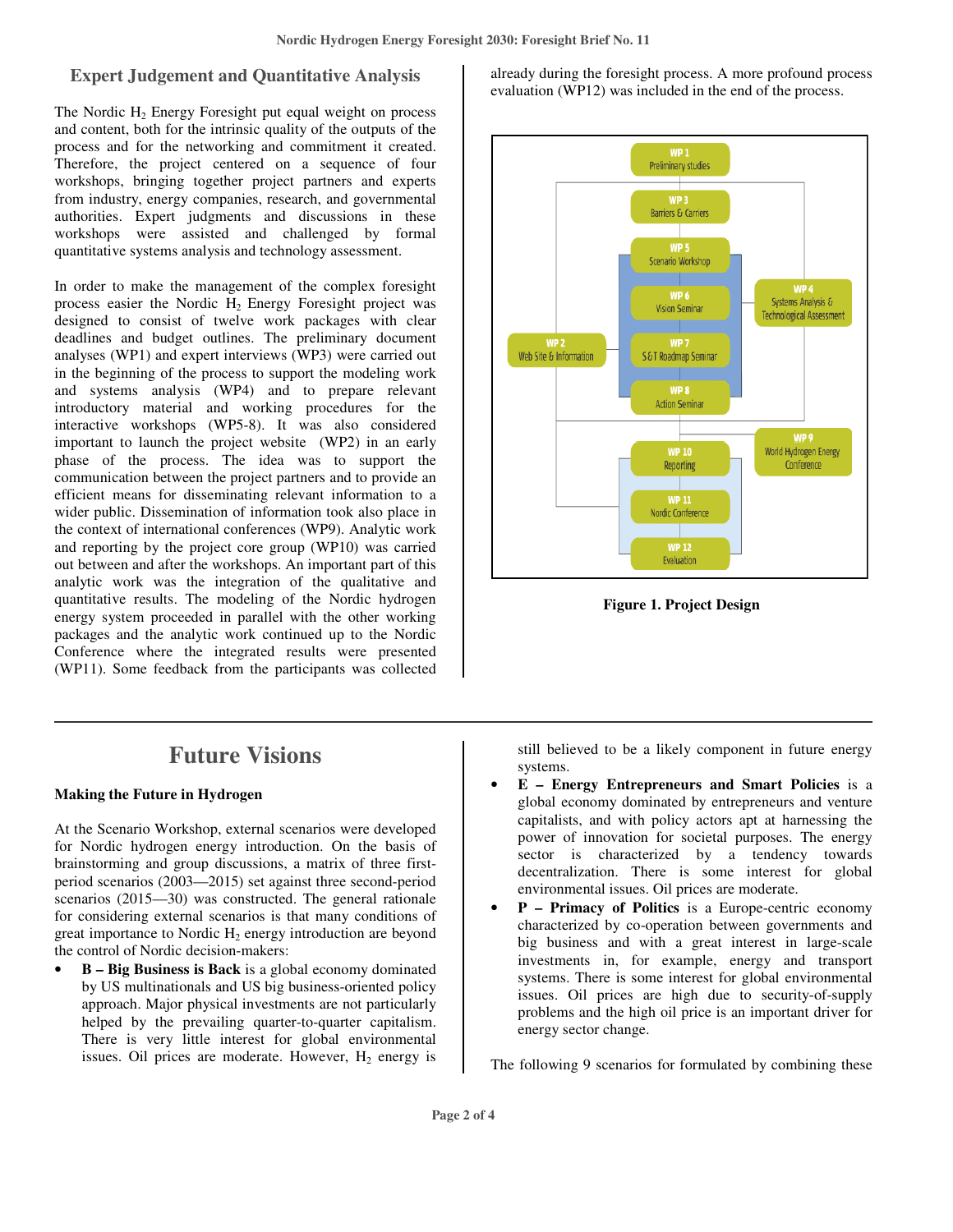three visions with three alternative second-period developments:

- hydrocarbon security-of-supply problems,
- undisputable  $CO<sub>2</sub>$  problems  $&$
- a smooth path to the future'.

Eventually scenarios B3, E1 and P2 were chosen to form the framework for the subsequent work.

| <b>Developments</b><br>2015-30<br><b>External sce-</b><br>narios 2003-15 | 1. Hydrocarbon<br>security-of-<br>supply problems | 2. Undisputable<br>$CO2$ problems   | 3. A smooth path<br>to the future |
|--------------------------------------------------------------------------|---------------------------------------------------|-------------------------------------|-----------------------------------|
| <b>B</b> - Big Business<br><b>Is Back</b>                                |                                                   |                                     | B3<br><b>Big vision</b><br>6%     |
| $E - Energy$<br><b>Entrepreneurs</b><br>and Smart<br><b>Policies</b>     | F1<br><b>Big vision</b><br>15%                    |                                     |                                   |
| P - Primacy of<br><b>Politics</b>                                        |                                                   | P <sub>2</sub><br>Big vision<br>18% |                                   |

**Figure 2 - External Scenarios for Hydrogen (**The color represents ease of Nordic  $H_2$  introduction with green, yellow and red indicating low, intermediate and high degrees of difficultly. The % refers to hydrogen's share of the total Nordic energy system in 2030 excluding industrial consumption).

Energy consumption in the Nordic area was divided in four main types: electricity, transport, space heating and "others". The fourth type covers use of heat energy in the industrial sector. In systems analysis and assessment of external scenarios, it was assumed that hydrogen technologies would not replace existing energy technologies in the industrial sector. Further, the share of hydrogen for stationary applications, i.e. electricity and heat production, was assumed to be approximately the half of the "big visions".

The evolution of the hydrogen as an energy carrier was assumed to grow exponentially from 2005 to 2030 and after 2030 a transient period was assumed up to 2050. Hydrogen is not an energy source in itself, but is produced from a basic source of energy. For the Nordic countries as well for the rest of Europe, the main energy source for hydrogen production over the next 25 years will be natural gas - especially in the B3 scenario. In the two other scenarios, natural gas might play a smaller but still important role. Renewable energy sources will provide most of the rest. The energy sources for hydrogen production in the three scenarios were settled by 2030 to:

|                  | <b>Natural Gas</b> | <b>Renewables</b><br>(or nuclear) |
|------------------|--------------------|-----------------------------------|
| Scenario B3      | 70%                | 30%                               |
| Scenario E1 & P2 | 50%                | 50%                               |

**Table 1 - Sources for Hydrogen Production**

## **Identifying the Most Feasible Routes to the Hydrogen Economy**

Through a participative roadmap exercise the sequence of implementation and the inter-dependence of the hydrogen technology visions from today and until 2030 were roughly outlined. Furthermore, business opportunities for Nordic equipment industry and energy market opportunities for the energy companies in the Nordic countries were identified in three areas:

- **Hydrogen Production and Transmission:** According to the model calculations, steam reforming and biomass gasification seem to be the most competitive technologies for hydrogen. With the scenario assumptions, the needed capacity (MW  $H_2$  out from production units) of steamreforming, biomass gasification and electrolysis units in 2030 were 1200-12000 MW, 1300-4000 MW, and 400- 1300 MW, respectively. The approximated Nordic market sizes in 2030 for the base scenarios were  $E1-3B$  for hydrogen production, and from  $E4-12B$  for hydrogen transmission.
- **Stationary Use:** Niche applications of hydrogen/fuel cell based APU (Auxiliary Power Unit) and UPS (Uninterruptible Power Supply) form some of the first steps on the road. Both hydrogen and natural gas driven fuel cells for domestic and decentralized CHP (combined heat and power production) are seen as important steps towards the hydrogen economy in the Nordic countries. In the longer term, hydrogen driven CHP must be implemented in large-scale to arrive at the visions for 2030. In the scenario calculations, FC CHPs seem to be the most competitive for heat and power production in the long-term. The heat and power production with hydrogen fuelled fuel cells in 2030 is 2200-6700 MW, while with gas engines the maximum energy production capacity is 200-300 MW only. The Nordic market sizes in 2030 for the base scenarios were  $E1-4B$  for stationary applications.
- **Transport:** Introduction of hydrogen in the Nordic transport sector will follow the same paths as in the rest of Europe. The first steps will be special vehicles, busses and fleets. A special Nordic issue might be the use of hydrogen in the marine sector. Another Nordic niche might be special vehicles where  $H_2/FC$  systems can improve the functionality of these vehicles. In 2020, about 1-4 million hydrogen vehicles and in 2030 about 3-8 million hydrogen vehicles are needed to fulfill the 'big visions' for hydrogen energy in the Nordic transport sector. The number of fuelling stations needed in 2020 was estimated to 1000-4000 and in 2030 to 3000-8000, respectively. These scenarios for hydrogen supply per station were based on the assumption that 50% of the vehicles were powered by an internal combustion engine and 50% equipped with a fuel cell drive train.